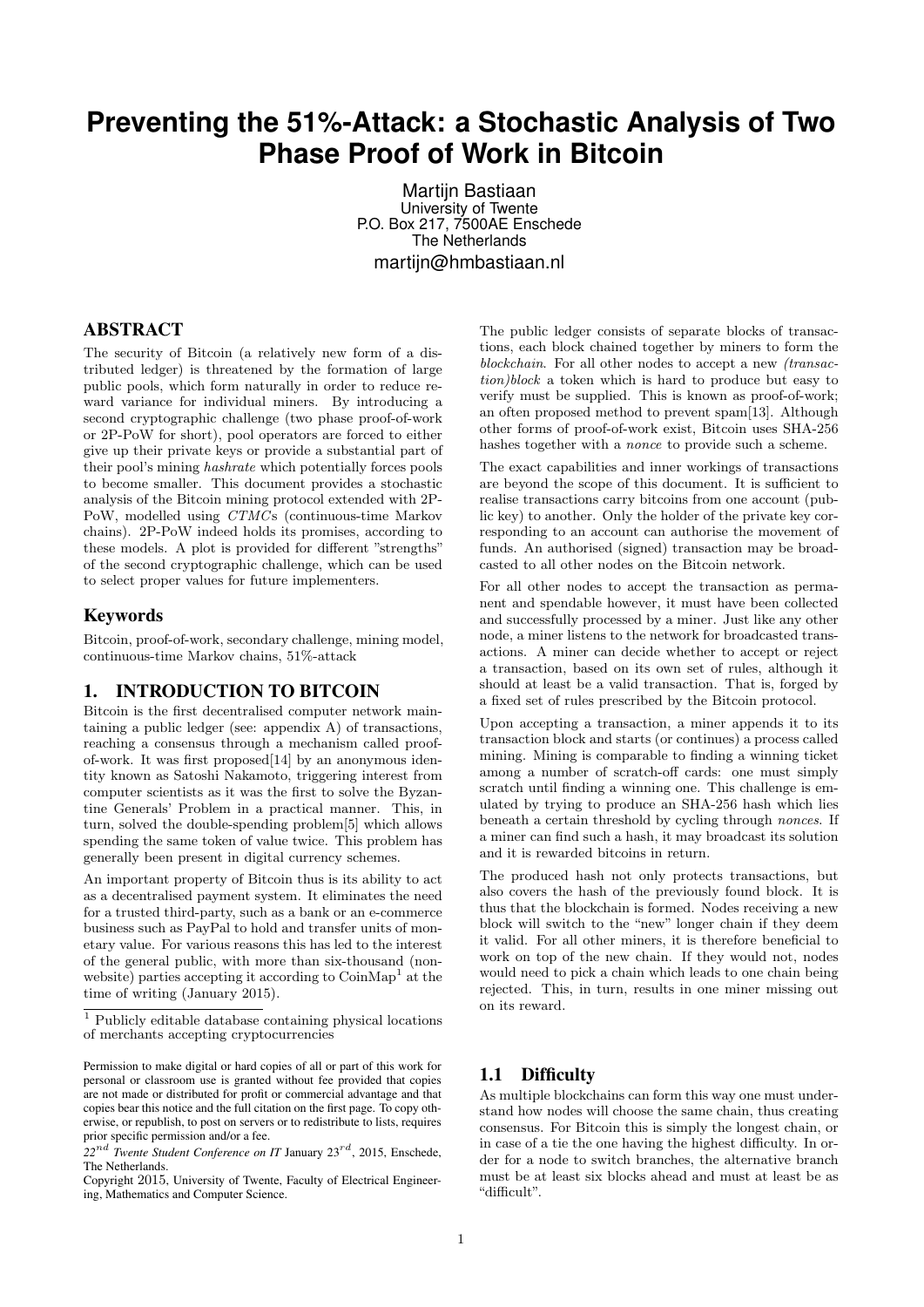

Figure 1. Blockchain with 2P-PoW in illustrated form. Each transaction block includes a pointer to the previous block, forming a "blockchain".

This global difficulty is recalculated every  $2016$  $2016$  blocks<sup>2</sup> by estimating the current hashrate of the network and aiming for a ten-minute interval of releasing blocks in the future. As a result, difficulty is recalculated roughly every two weeks.

Since Bitcoin has greatly appreciated in value since its inception in 2008, an arms race arose between miners each trying to outpace the others. This has led to the development of specialised hardware and an enormous increase in hashrate. As of writing (December 2014), it is estimated the network calculates roughly 107  $PH/s$  (petahash<sup>[3](#page-1-1)</sup> per second); an increase of around 2100% compared to December 2013.

#### 1.2 Pooling

Due to the high difficulty, solo miners (those not running an array of mining equipment, i.e. not running a mining farm) have a hard time solving a block even with the latest, specialised equipment. A miner running a 3 TH/s  $(terahash<sup>4</sup>$  $(terahash<sup>4</sup>$  $(terahash<sup>4</sup>$  per second) node for example, which is priced at  $\epsilon$ 4000 at the time of writing (July 2014), is expected to find a block each half year.

To reduce the risk of not finding a block, pools are formed to still allow small miners to contribute to the network's hashrate. The operator of a pool generally sets a target much lower than the expected difficulty of the network. Once a client finds a block which conforms to that particular difficulty, it reports to the operator. This serves both as a proof-of-work, and insurance against theft as the coinbase address of the operator must be included in the hash. Other than that, clients generate blocks like they would normally, although harvested rewards are transferred to the operator. Again, while reward-addresses are embedded in the proof-of-work they cannot be forged and can thus serve as proof of stake for the operator, allowing it to distribute the reward among its clients.

It is easy to see that large pools therefore have a low variance on the number of blocks they find. This reduces risks and mostly increases profits for small miners. Large pools are thus likely to grow even more, leading to "superpools".

## 1.3 51%-ish attack

Pool operators can perform certain attacks<sup>[5](#page-1-3)</sup> on the network as soon as their pool reaches a substantial percentage of the network. This is often described as the 51%-attack,

although it has been shown attacks with less hash power can be performed[\[6\]](#page-7-3)[\[9\]](#page-7-4). These attacks all rely on the ability to generate the longest chain in the long run.

To understand this, consider two blockchains both having at least one block in common (or, in other words, having a common ancestor) with lengths n and  $m (n > m)$ . If chain  $n$  is the honest one, and  $m$  the one of the attacker (holding more than 50% of the network's capacity), then both parties can generate a chain of length  $k$   $(k > n)$ , with probability  $p^{k-l}$  where l represents the current length of their chain (either n or  $m$ ) and p the fraction mining capacity held. Therefore, if the attacker chooses  $k$  to be large enough, he will more often than not find a longer chain than its honest counterpart.

Recently, a pool (GHash.IO) held 54% of the hashrate for a day, which exceeds the theoretical attack threshold of 51%. Although the community swiftly responded by transferring mining capacity to other pools, the incentives to create large pools are still present, luring for another chance to disrupt the network.

#### 1.4 Two phase Proof-of-Work (2P-PoW)

In response to GHash.IO holding more than half of the network's hashrate, a method to prevent large pools was proposed[\[7\]](#page-7-5). According to the authors, their proposed solution satisfies the side conditions of a good solution (paraphrased):

- .. must preserve the existing blockchain, and with it, the existing Bitcoin balances.
- .. must also preserve the large investments many miners have made and are planning to make in their equipment.
- .. provides a seamless transition from the existing system to the new one, and provide adjustable knobs that can be fine-tuned for a desired trade-off that fits the community's needs.

In addition to the traditional hash of the block header, the authors propose a second proof-of-work, which signs the produced header with the private key controlling the coinbase (payout) address. Similar to existing hashing procedures this signature must meet a target set by the network. This second difficulty  $(Y)$ , as opposed to the traditional difficulty  $(X)$ , forces pool operators to distribute their private key to their clients if the pool operator wants to retain the same level of decentralisation. However, if an operator would naively share its private key, all clients would be authorised to move funds from the coinbase address to any destination.

Operators unwilling to share their private key therefore need to install mining equipment needed to solve Y in a timely manner. It is estimated that GHash.IO owns only a small percentage of the networks hashrate in hardware, as the pool shrank significantly after public outrage. Depending on the difficulty of the second cryptographic puzzle, this would only allow a certain number of untrusted individuals to join. This would, as *GHash.IO* is a public pool, severely limit its size.

The key to a well-balanced system wherein small pools can thrive but large pools cannot is thus a matter of choosing the ratio between the difficulties of both cryptographic puzzles right.

Starting with  $X = D_{current}$  and  $Y = \infty$  agrees with the current situation, as Y is not picky in the solutions it

<span id="page-1-0"></span><sup>&</sup>lt;sup>2</sup> Also see: https://blockchain.info/en/charts/difficulty

<span id="page-1-1"></span> $310^{15}$  hashes

<span id="page-1-2"></span> $410^{12}$  hashes

<span id="page-1-3"></span><sup>5</sup>Reverse his own transactions and prevent transactions from gaining confirmations. See appendix [E.](#page-9-0)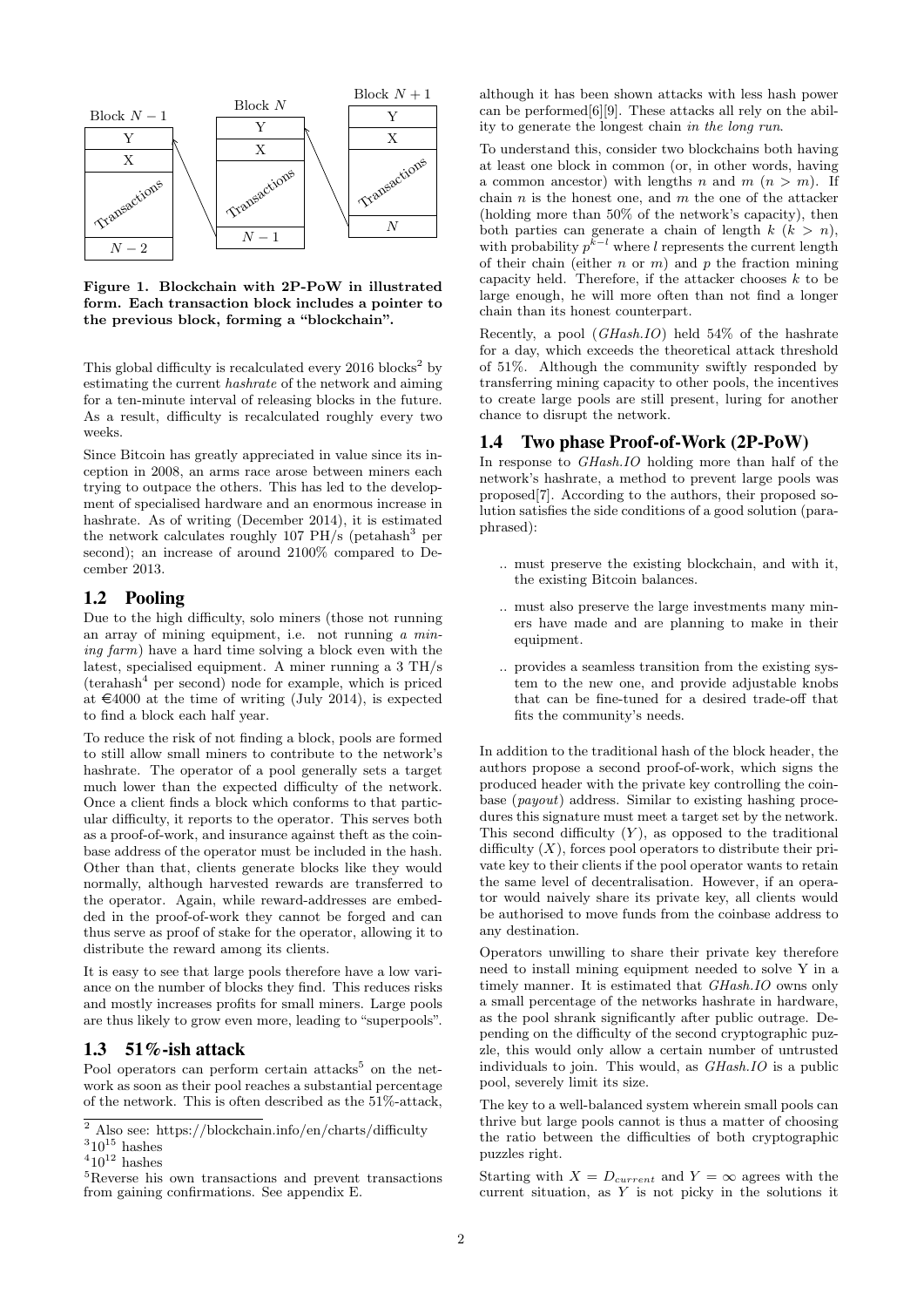accepts. Decreasing  $Y$  would lead to more difficult hashing "puzzles" including the private key of the coinbase to be solved. Eventually, this method proposes a smooth path where  $X$  and  $Y$  both end up to be a certain ratio.

Bitcoin is a rather new concept with a sometimes confusing nomenclature. To prevent some of the confusion, its terms and concepts are summarised in appendix [A.](#page-8-0)

## <span id="page-2-2"></span>2. PROBLEM STATEMENT

The proposal of Eyal  $et al.[7]$  $et al.[7]$  does not include a rule for  $X$ and  $Y$  to follow, in order to allow a smooth transition to two phase proof of work (2P-PoW). The rule would need to include the rate at which mining equipment becomes obsolete, among with the estimated rate at which specialised signing equipment can be developed.

This research sets out to find these values and thus propose a smooth path for upgrading to this new approach. Thus it answers the following question:

How to prevent the encouragement of large pools within Bitcoin mining [through two phase proof of work]?

To answer this question, two subquestions need to be answered:

1. Which values of X and Y allow small pools to exist, while not stimulating the creation of large pools?

2. At which rate does mining equipment become obsolete? I.e., can a rule for the transition to a smaller Y be applied?

As said, implementing 2P-PoW promises to provide a set of desirable properties, which this document will try to (dis)prove using various methods expanded upon in section [4.](#page-2-0) These properties form the hypotheses of this document.

- 1. A pool's market share will drop linearly as soon as it is unable to dedicate enough of its hashrate to Y challenges, all other things being equal.
- 2. The average reward of miners will not suffer in the long term, for different ratios as long as the total capacity stays the same.

If a positive result is found (i.e., the model yields acceptable values for  $X$  and  $Y$ ), the research will focus on finding a smooth path to it by studying existing literature and analysing the rate at which hardware costs declined in the past.

## 3. PREVIOUS WORK

Bitcoin has been formalised for the first time by Beukema[\[2\]](#page-7-6), and most recently by Andrychowicz et  $al[1]$  $al[1]$ . Similar to Andrychowicz et al., we are interested in the probabilistic nature of Bitcoin. In contrast to their research however, we do not need timed automata to develop our model, as we are only interested in the predictable (but probabilistic) rate at which miners generate coins.

Obviously, Ittay Eyal et al.[\[7\]](#page-7-5) laid the groundwork for two phase proof of work, which properties are explored in this document.



<span id="page-2-1"></span>Figure 2.

A lot has been written on Markov Chains, both discrete[\[18\]](#page-7-8) and continuous[\[16\]](#page-7-9)[\[17\]](#page-7-10). In this document these concepts are used within PRISM, a model checking tool. Various case studies have been published for this tool, most notably on generic stochastic model checking[\[12\]](#page-7-11) and more specific on continuous-time Markov chains[\[15\]](#page-7-12).

## <span id="page-2-0"></span>4. APPROACH

This document proposes to use Markov Chains[\[8\]](#page-7-13), to simulate the average reward for pools given a certain difficulty for X and Y, and a ratio  $\frac{X}{Y}$  in a pool's mining equipment. Markov chains are well-defined and researched in literature, which allows us to build on previous work of the scientific community.

To build this model PRISM[\[10\]](#page-7-14)[\[11\]](#page-7-15) will be used. This software is well-documented, widely used and supports an array of probabilistic models as well as analysis. Furthermore, it allows a wide range of export methods which allows further analysis in other tools such as Matlab. Other tools such as pymc have been considered, but deemed too poorly documented in comparison to PRISM. No previous models have been found, so building a new model seemed justified.

## 4.1 Continuous-time Markov chains

As each of the miner's transitions is probabilistic and can most suitably be expressed as rates, a model is well resembled by *Continuous-time Markov chains*[\[15\]](#page-7-12).

A discrete-time Markov chain is a mathematical model which exists of a certain set of states in which the system can exist. The system can only move from one state to another if a transition exists which allows it. The system may transition from one state to multiple others, each with a certain probability. However, its behaviour may not be dependend on previous behaviour of the model, which is called the Markov property.

Continous-time Markov chains allow the system to spent some time in a state. For each transition an expected amount of time to transition is given. A CTMC thus has an exponential distribution. Again, its behaviour does not depend on past behaviour.

Within PRISM a CTMC can easily be constructed by defining some variable, for example a: [0..2] init 0. The model has three states in total, for each possible value of the integer a. It's trivial to see the real number of possible states is equal to one as no transitions are defined.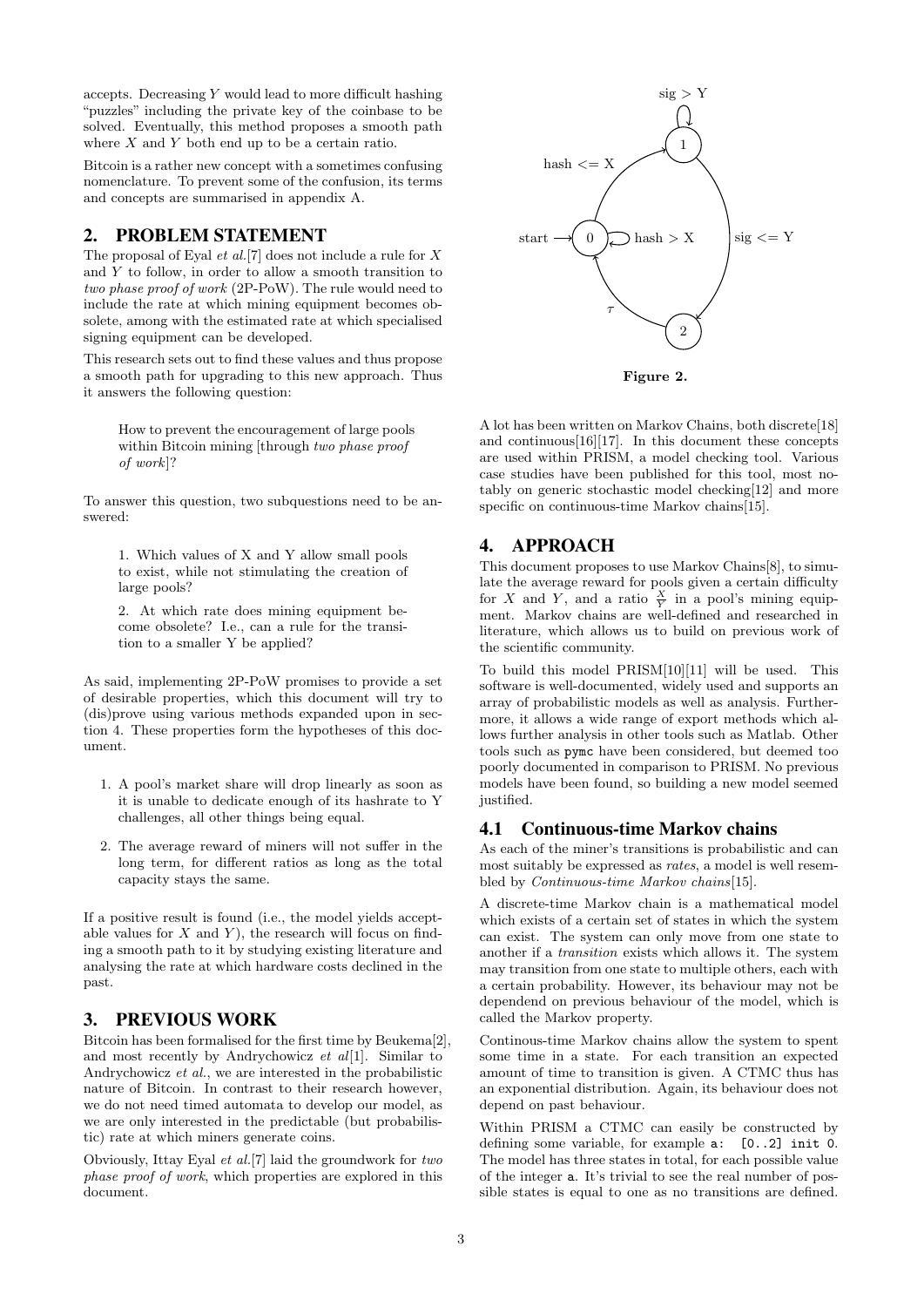Transitions can be defined however, by specifying them using labels, guards, rates and modifiers. These are defined as follows:

[label] guard -> rate:modifier;

For example:

[v found]  $x = 0 \rightarrow 0.2$ : (x'=3);

In natural language, it says 'if x equals zero', 'transition with an expected rate of once every five seconds' and then 'modify variable x to hold value three'. The rates have a exponential distribution,  $e^{\lambda t}$ . The label instructs PRISM to only transition if and only if all other modules can transition using the same label.

Each additionally defined module is added to the state space using parallel composition. If we consider three such modules with each 2, 5 and 7 states, respectively, the total number of states is equal to  $2.5 \cdot 7 = 70$ . PRISM can reduce the state space when using action labels. For example:

```
module a
  x: [0..2] init 0;
  [label_a] x = 0 \rightarrow 0.2: (x'=1);
  [label_b] true -> (x)=2;
endmodule
module b
  y: [0..2] init 0;
  [label_b] y = 1 \rightarrow 0.2: (y'=2);
  [label_a] true \rightarrow (y'=1);
endmodule
```
PRISM would consider this model to have 3 states. This, because x and y can not possibly have different values. In order for x to become 1, y needs to become the same value due to the label label\_a. In a similar fashion, both can only be equal to two at the same time. Omitting a label results in an always-valid transition.

## 4.2 PRISM queries

PRISM can serve as a simulation engine emitting a random path through a model, but it can also derive formal conclusions using properties. Two of the most important properties are P and S. The former is used to derive the probability of an event's occurrence, while the latter is used to reason about its behaviour in the long-run (or equilibrium).

In this document only the  $S$  property is used, which syntax is S bound [ prop ]. Depending on the type of bound, it can return a boolean answer or a quantitative one. The latter one is used in this document. For example:

 $S=?$  [  $x = 0$  ]

answers the question: what is the long-run probability of x being equal to zero? This answer, of course, yields nonsensical results if the model does not converge to a single state.

#### <span id="page-3-2"></span>4.3 Model

To analyse the various properties discussed in the previous sections an accurate computer model is needed. Bitcoin mining is a pretty simple process when only considering

one miner or pool. Figure [2](#page-2-1) shows a state diagram of a Bitcoin miner in its most simple form. A miner generates a hash (using data  $+$  nonce). If it does not match the target set by the network, it tries again with a different nonce. If it does, it moves to state 1, and runs a similar process for its Y challenge. Upon solving an Y challenge, the miner is rewarded by the network. A miner can exist in three states: 0, 1 and 2 associated with "No hashes solved", "X hash solved" and "Y signature solved" respectively. A miner reaching state 2 earns a globally set number of bitcoins.

Each transition has rates associated with it which depend on the difficulty set by the network and the pool's hashrate. The chances follow a similar logic for both X and Y, while both are essentially the same operation. The target for difficulty  $D \in [target_1, \infty)$  is equal to  $\frac{0 \times \text{fftf}^2}{D}$  $\frac{[f\cdot 2^{200}]}{D}$ . That is, 0xffff bitshifted to the left 208 times (see: definition  $target\ 1$ ). Therefore the expected amount of hashes is  $E(H) = \frac{2^{256}}{\frac{0 \times \text{fftf} \cdot 2^{208}}{D}} = \frac{2^{256} D}{0 \times \text{fftf} \cdot 2^{208}}$ . The expected number

of time steps thus is defined as  $\frac{E(H)}{has hrate}$ .

A single instance of a miner as shown in figure [2,](#page-2-1) is defined as a module in PRISM. Local variables are used to store the state of the pool, in agreement with figure [2.](#page-2-1) Each state transition has a rate associated with it.

## <span id="page-3-1"></span>4.4 Composition

One problem which immediately arises is the need for pools to communicate their status with other pools. That is, once a block is found other miners should work upon this new block instead of the one before it. All miners which have already found an X hash should drop their work, to prevent block racing. Block racing (two miners finding a block at the same time) in itself however can be safely ignored by the model, as this only happens once every ten days[\[4\]](#page-7-16).

The model used in this document mitigates block racing by requiring each pool to synchronise on actionlabels, an example of which is given in figure [3.](#page-4-0) It shows a state diagram of Bitcoin mining pool (ghash), in context of eligius and antpool. It defines an active actionlabel p\_ghash\_y and passive actionlabels p\_antpool\_y and p\_eligius\_y. As each pool synchronises on these labels, it is not possible to simultaneously end up in state 2. Note that no label is defined upon finding an X solution, as pools do not need to synchronise on that label.

Like said, every pool defines its own label p\_poolname\_y  $(1 \rightarrow 2)$  and applies a rate to it, thereby creating an *active* label. For every other pool a passive label is added for transition  $1 \rightarrow 3$ . A passive label does not include a rate, but functions as a synchronisation method.

Only one pool has to be defined explicitly; all others can be built using a process called renaming. PRISM's renaming engine is a simple text based search-and-replace algorithm, which thus allows for renaming everything including action labels.

An example of such a model is given in subsection [4.5.](#page-3-0) As writing these models is quite a tedious task for a large amount of pools, these models are generated by Python code (see section [8\)](#page-7-17).

#### <span id="page-3-0"></span>4.5 Example

To further clarify the manner in which a model is built, this subsection implements a CTMC based upon realworld parameters. For the sake of brevity it will only cover the traditional X thresholds and consider the Y threshold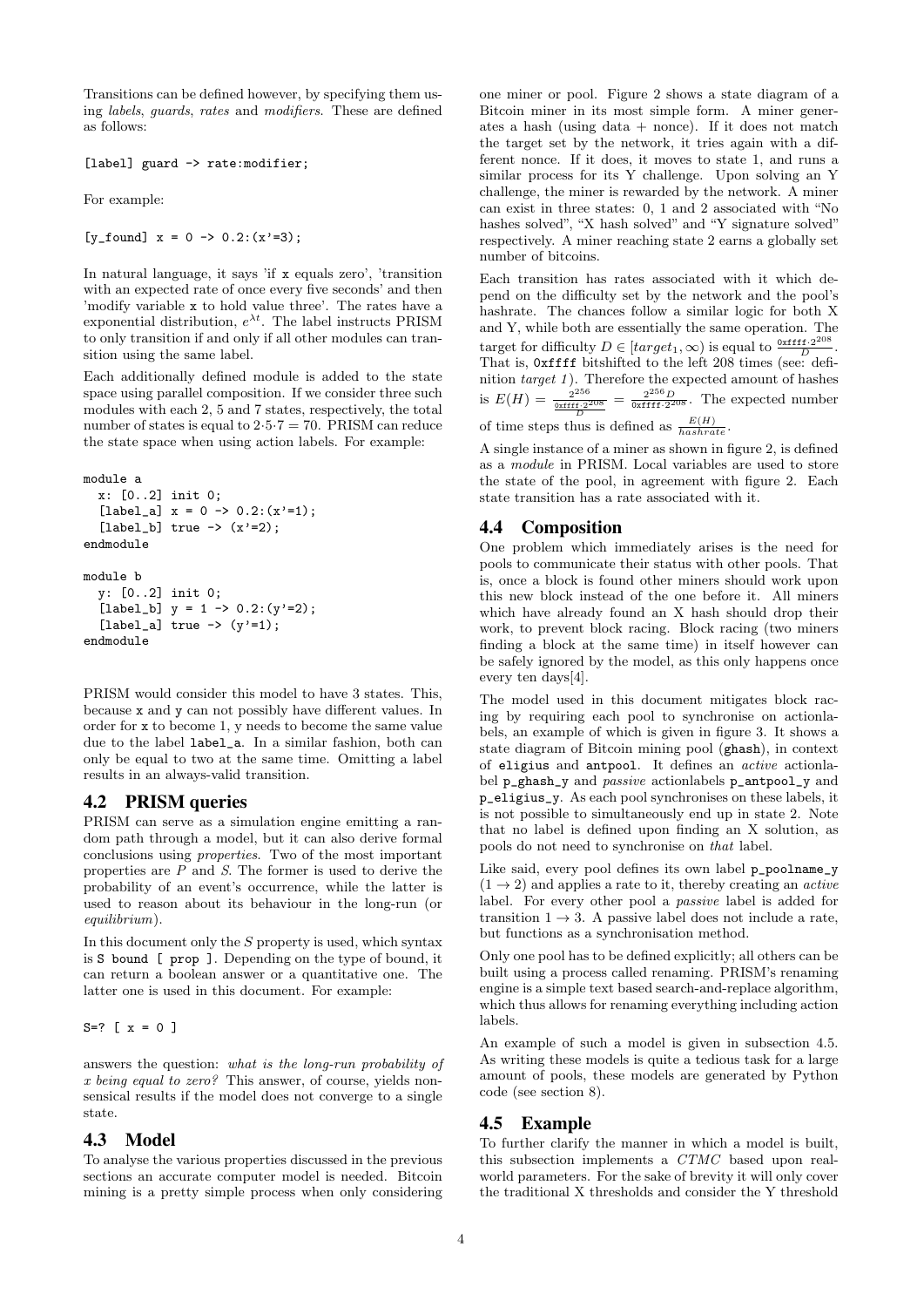

Figure 3.

|        | Scope Property Value |                                                      |
|--------|----------------------|------------------------------------------------------|
|        |                      | Network Hashrate $290.562.134 \text{ GHz s}^{-1}$    |
|        |                      | Network Difficulty 35.985.640.265                    |
|        | Pool A Hashrate      | $0.25 \cdot 290.562.134 \text{ GHz s}^{-1}$          |
| Pool B |                      | Hashrate $0.18 \cdot 290.562.134 \text{ GHz s}^{-1}$ |

#### Table 1. Values are based upon a snapshot of the Bitcoin network in December 2014.

to be infinite.

For each pool the expected amount of time it takes to find a block needs to determined, based upon the difficulty of the network and hashrate of the pool. For that, the expected number of hashes is needed. This works out to be:

$$
E(H) = \frac{2^{256} \cdot 35.985.640.265}{0 \times \text{ffff} \cdot 2^{208}} = 1.55 \cdot 10^{20}
$$

The expected time to find a block for a specific pool is equal to the expected number of hashes, divided by the hashrate of the pool. For pool A this is equal to:

$$
E(H_A) = \frac{1.55 \cdot 10^{20}}{0.25 \cdot 290.562.134 \cdot 10^9} = 2228 \,\mathrm{s}
$$

These calculations suggest pool A finds a block approximately every three quarters of an hour. These results are expected as pool A has a hashrate equal to one fourth of the global hashrate. One might notice a slight disparity in hashrate and difficulty, which is caused by difficulty being recalculated every two weeks while the global hashrate is based on a rolling window.

Every PRISM model starts with a model type definition, in this case a ctmc. Then, as hashrates are constants for this work's purposes, expected times to find a block are defined.

ctmc // Define model as CTMC

<span id="page-4-0"></span>

|                            |  | const double $a_x = 1.0/2228$ ; |
|----------------------------|--|---------------------------------|
| const double $a_y = 1.0$ ; |  |                                 |
|                            |  | const double $b_x = 1.0/2955$ ; |
| const double $b_y = 1.0$ ; |  |                                 |

Expected times are defined as rates, that is "expected transitions per second". Each pool is defined as a separate module, which are composited in a parallel fashion by PRISM. Firstly, each pool has four states, according to figure [3.](#page-4-0)

module a a\_state : [0..3] init 0;

Pool A finds an X solution with rate  $a_$ x as defined above. That is, pool A moves from state zero to one with rate a\_x.

 $[$ ] a\_state = 0 -> a\_x: $(a_ =$ state'=1);

From state one it can either move to state three (some other pool has found a Y solution), or move to state two (it has found a block itself). Of course, if another pool found a block it should move to state three regardless of its own state.

```
[a_found_y] a_state = 1 -> a_y: (a_sstate' = 2);
[b_found_y] true -> (a_sstate)=3);
```
As long as other pools synchronise on a\_found\_y and move to state three, it is not possible for multiple pools to end up in state two simultaneously. Only transitioning to state zero remains, which is added in the following way:

```
[found_y] a_state = 3 -> (a_state')=0;
[found_y] a_state = 2 -> (a_state')=0;
```
Pool B can be defined in a similar manner, which would manually writing this model a tedious job. Renaming, as mentioned in section [4.4,](#page-3-1) makes this process less cumbersome.

```
module b =a[
    a_state = b_state,
```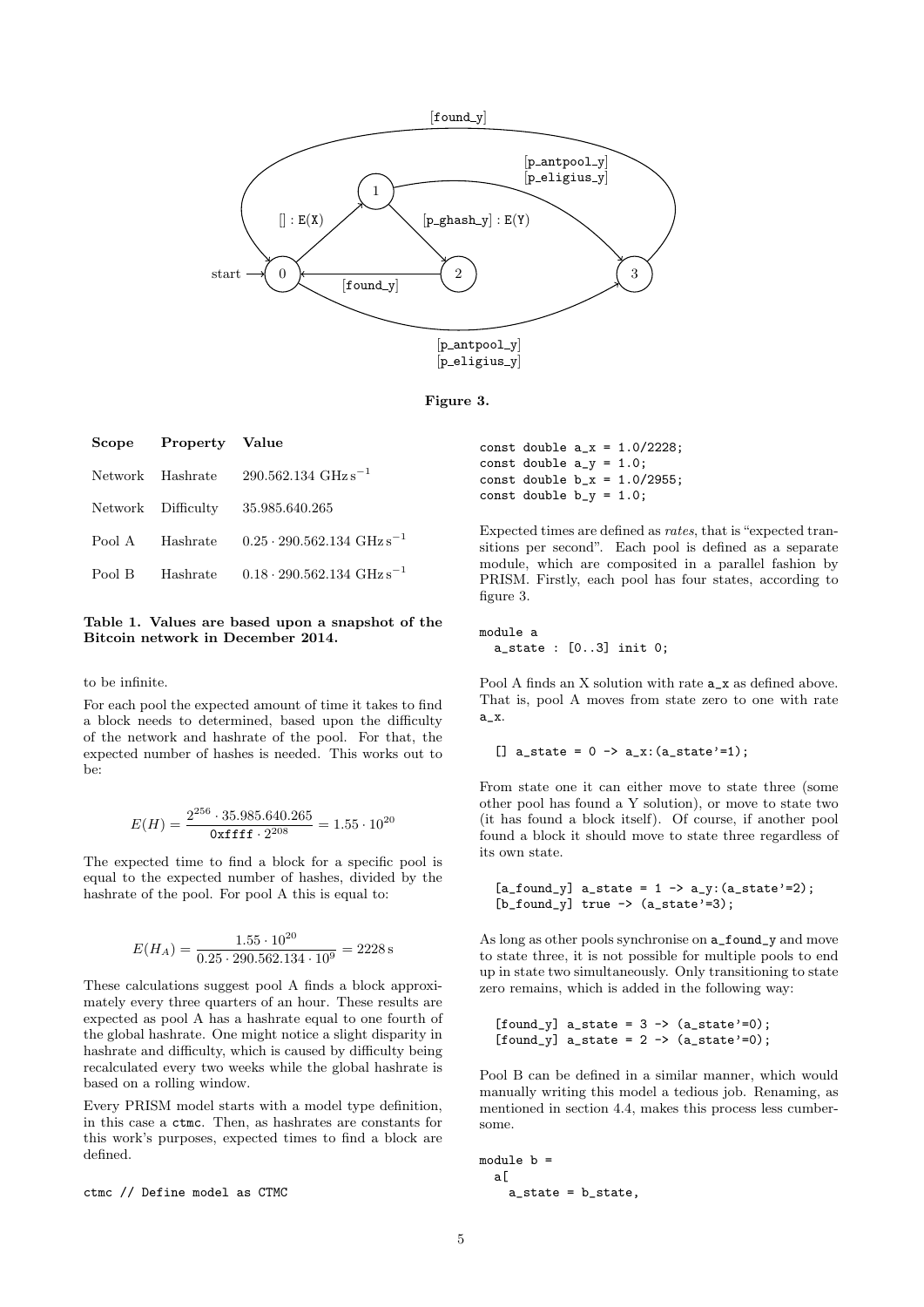

<span id="page-5-0"></span>Figure 4.

$$
a_x = b_x,
$$
  
\n
$$
a_y = b_y,
$$
  
\n
$$
a_found_y = b_found_y,
$$
  
\n
$$
b_found_y = a_found_y
$$

$$
{\tt endmodule}
$$

This extends naturally to more than two pools, as only more actionlabels need to be defined in the first model. The renaming scheme stays the same for any number of pools, however.

The complete model is attached as appendix [D.](#page-9-1)

#### <span id="page-5-5"></span>5. RESULTS

This section covers the results for each tested hypothesis. It will first establish a basic analyses of the model provided in section [4.3,](#page-3-2) in which it is simulated using PRISM after which it is formally analysed.

All runs are based on real-world values (see appendix [B\)](#page-8-1). That is, they were taken from blockchain.info in Juli 2014. This allows a "gut-feeling" for results. Found results are applicable for every other state of the Bitcoin network as the global difficulty is self-regulating and aiming for the same situation.

#### <span id="page-5-2"></span>5.1 Basic analysis

The first basic analysis consists of a simulation (run) of the model described in section [4.3.](#page-3-2) Each run consists of three-thousand "steps", which corresponds to a runtime of around three months in real time. Figure [4](#page-5-0) shows ten runs with all pools having the same Y-solving capacity. A slight variance can be noticed, but overall the values seem to match the values in appendix [B.](#page-8-1) This variance (or  $\text{i}$ tter) is also visible in real-world data as shown in figure [5.](#page-6-0)

This figure shows a history of pool sizes ranging from December 2013 through 2014. Jitter caused by the variance in rewards is clearly visible. Each point represents the end of an interval of 432 blocks ( 72 hours). The data was generated by software developed for this paper, see appendix  $\mathcal{C}$  $\mathcal{C}$  $\mathcal{C}$ 

With these simulated values in mind, we expect to find



GHash.IO Y-capacity (fraction of total hashrate)

#### <span id="page-5-1"></span>Figure 6.

similar values when formally derived. In order to do so, the model needs to be changed slightly by removing the transition found\_y or lines 20 and 23 in appendix [D.](#page-9-1) The ability to simulate has now been lost, but the model has gained terminal states which can be used to efficiently analyse it. The chances of a pool ending up in state 2 for one run, is exactly equal to the chance of solving an Y-challenge while simulating. These finite states can also be interpreted as its long-run or equilibrium states.

For these cases PRISM has defined an S operator, which can be used in queries made against the model. The query used for each pool is:

#### S=? [ p\_POOL\_state=2 ]

These values are displayed in figure [4,](#page-5-0) as a straight dotted line. (The theoretical value for GHash.IO has been slightly decreased for representation purposes.)

Because the model is defined as a CTMC, each transition is defined using rates. That is, an expected time it takes for it to be used. Rates entail an exponential statistical distribution. In turn, some "jitter" is expected in the simulated data due to randomness of transitions. This is indeed what figure [4](#page-5-0) shows.

This "jitter" should not only be present in the simulated data, but it should also be present in real data. Figure [5](#page-6-0) does indeed show this behaviour for intervals of 72 hours.

#### <span id="page-5-3"></span>5.2 Limited Y capacity

Limiting a pool's Y-capacity should surely result in a decline of its market share, as it diminishes the chance of a pool's y\_found transition. This is shown in [6,](#page-5-1) with once again dashed lines representing theoretical values, as computed by PRISM.

#### <span id="page-5-4"></span>5.3 Parameter sweep

The previous sections [\(4.3,](#page-3-2) [5.1,](#page-5-2) [5.2\)](#page-5-3) have argued for the validity of both the model with and without its terminal states. With these results, a parameter sweep - as briefly mentioned in section [4](#page-2-0) - would prove a useful tool for anyone willing to implement 2P-PoW. It would answer the most prominent question, which is: how big will the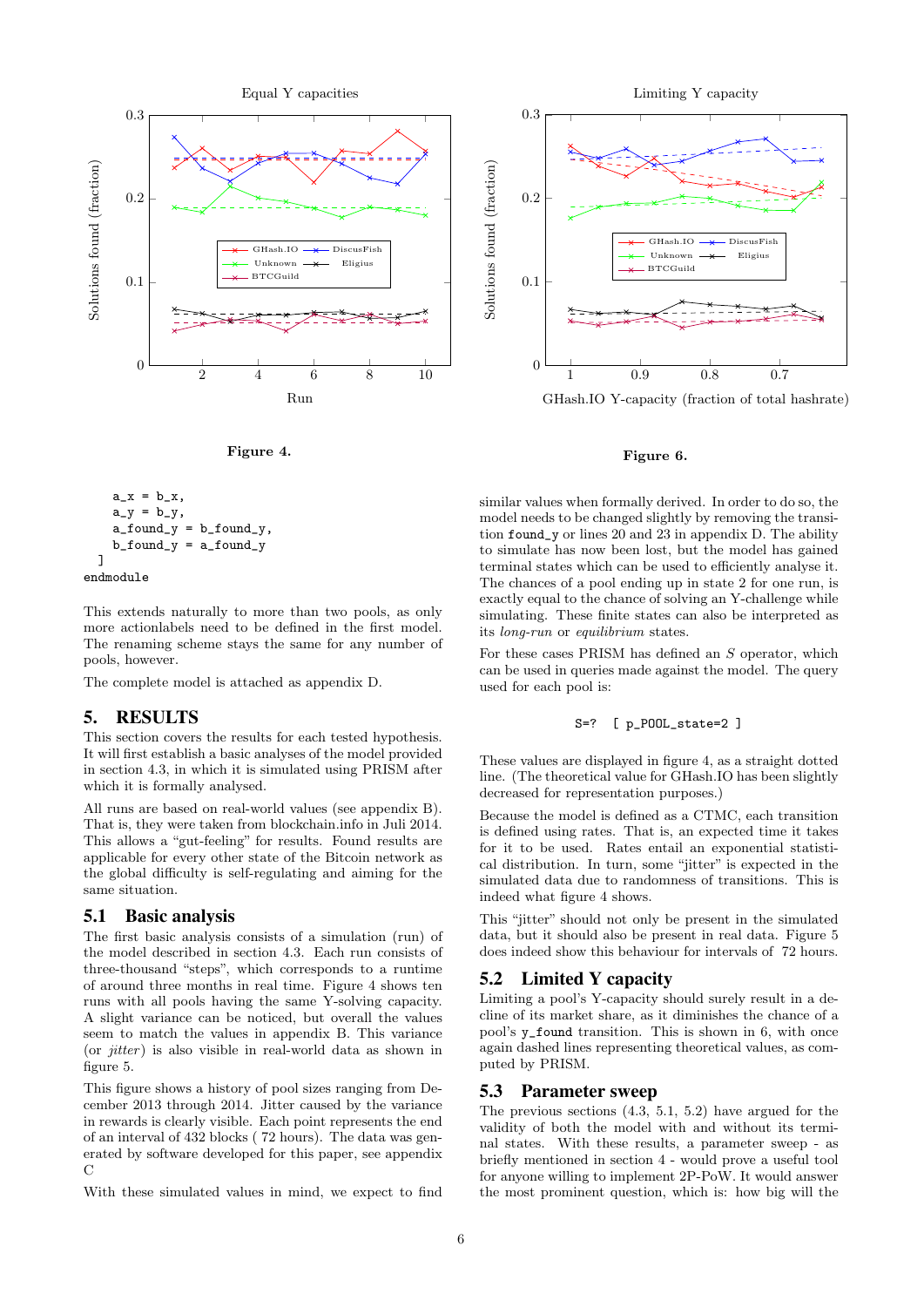

<span id="page-6-0"></span>Figure 5.

biggest pool become upon choosing ratio A, while assuming large pools can only dedicate B% of their hardware to Y challenges?

It is generally believed[\[7\]](#page-7-5) GHash.IO owns only 25% of its mining capacity, which puts it at a mere 6% of the network's hashrate, according to the model values used so far. A good case can be made for smaller pools owning more of the hardware themselves. Firstly, the investment needed is a lot smaller and small pools might be more tightly knit, allowing more trust. Furthermore, after deploying 2P-PoW, relative large miners might detach from formerly large pools - staring their own.

The parameter sweep therefore assumes small pools can (in the long run) dedicate 80% of their capacity to an Y solution. Because the internal capacity of large pools is unknown, the parameter sweep will consider both the X/Y difficulty and the internal capacity of large pools.

For large pools a variable considered in the parameter sweep is its Y-ratio. An Y-ratio of 1.2 indicates a relative difficulty with respect to the X-difficulty of 1.2 times. That is, in terms of hashes (or signatures) per second, it takes an expected 1.2 times more hashes for a solved Ychallenge than for an X-challenge.

The results are shown in figure [7.](#page-6-1) The x-axis (Y-ratio) depicts the difficulty of the Y-challange, relative to the difficulty of the X-challange. A ratio of 1.2 and an Xdifficulty of 100 would thus mean a Y-difficulty of 120. The y-axis contains the fraction of hardware owned, and therefore dedicatable to Y-challanges, by large pools. On the z-axis the fraction of the network's hashrate for the largest pool is shown. Detailed model parameters are enumerated in appendix [B.](#page-8-1)

It clearly shows a sharp decline in the size of the largest pool upon assuming a lower values for owned hardware. Choosing higher values for the difficulty of Y also yields a reduction in the size of the largest pool.

## 6. CONCLUSION

In section [2](#page-2-2) the outstanding issues and hypotheses concerning 2P-PoW were articulated. Through the use of continuous-time Markov chains a model was built in subsection [4.3](#page-3-2) and [4.4,](#page-3-1) and further clarified using real-world numbers in subsection [4.5.](#page-3-0)

To gain confidence in the model built section [5.2](#page-5-3) and [5.3](#page-5-4) provided some basic analysis of the model and compared



<span id="page-6-1"></span>Figure 7.

it to real-world data and expectations. This indeed confirmed our trivial hypothesis that pools shrink upon limiting their Y-capacity.

To conclude this report the model was run for a range of values, the so-called parameter sweep. This produced a 3D plot which can be used by implementers to determine which values for  $X/Y$  they should consider.

The results provide an adequate answer to the first subquestion stated in section [2.](#page-2-2) The second question remains, which has not been answered due to time constraints. Furthermore, the results do not indicate any validation of the model, which is based on real-world data. Of course, it is mentioned that at a glance it seems likely the "jitter" seen in both datasets has an equal source (and thus an exponential distribution), but no concluding proof is provided.

#### 6.1 Hypotheses

Section [2](#page-2-2) posed two hypotheses, which can both be confirmed based on the models built in section [4.](#page-2-0)

The first hypothesis predicted a linear fall in a pool's market share upon toughening the Y challenge. This can be seen in figure [7](#page-6-1) along the x-axis, where the Y challenge toughens relative to the X challenge. Of course, this can easily be deduced by reason alone. Consider a single miner, with  $\lambda$  and  $\alpha$  defined as rates for its X and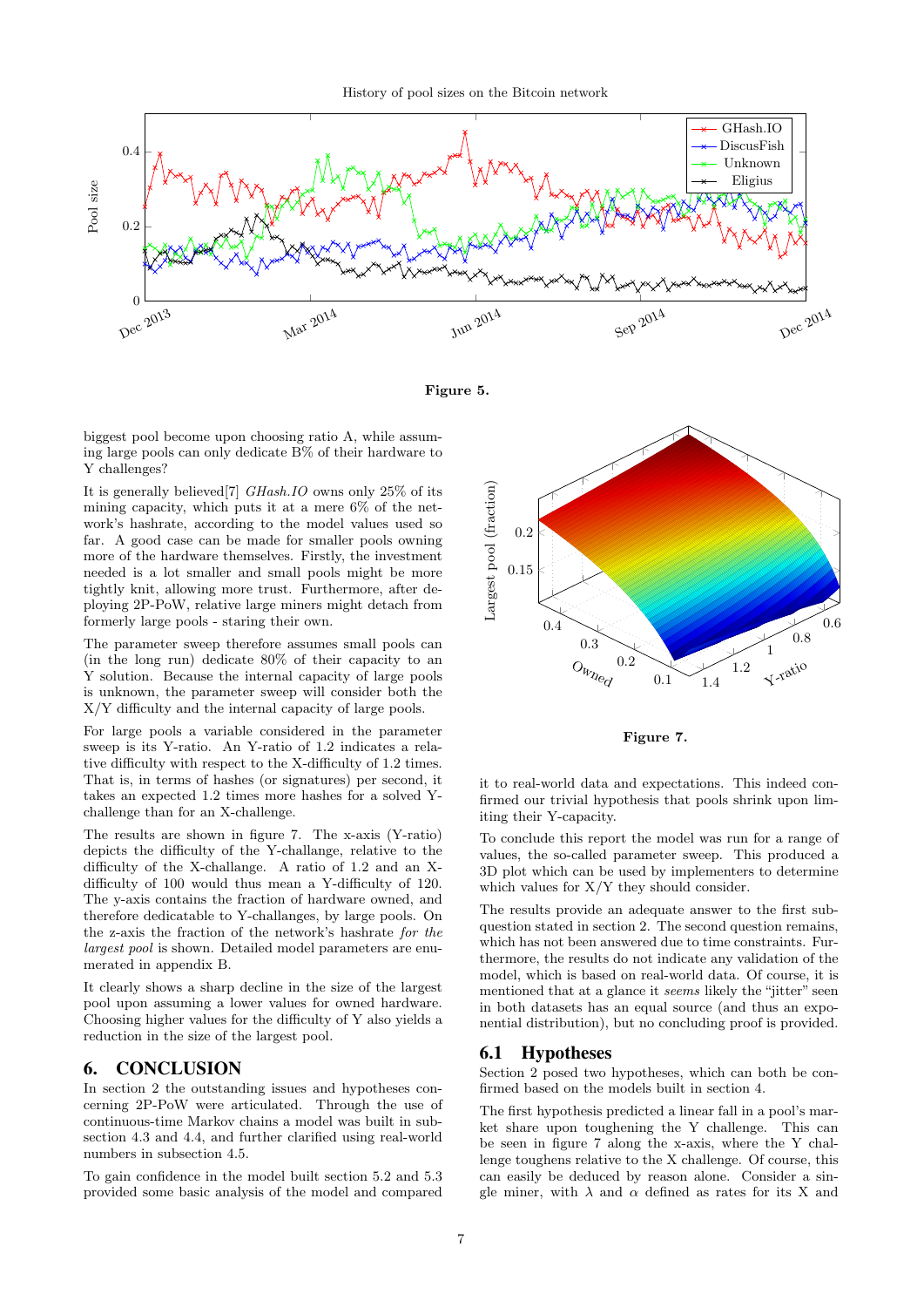Y challenge, respectively. The challenges need to be executed serially, that is, they are dependent on one another. Thus, the total rate is equal to  $\lambda \cdot \alpha$ . Now, upon reducing  $\alpha$  linearly,  $\lambda \cdot \alpha$  also drops in the same way and therefore its market share.

The second hypothesis allows similar reasoning. Consider again the rates  $\alpha$ ,  $\lambda$  and  $\lambda \cdot \alpha$ . It is trivial to see a pool's market share does not drop if the capacity for X and Y are swapped, as multiplication has a symmetrical property.

## 6.2 Mining hardware

After the parameter sweep was completed a literature study was planned, to roughly indicate the rate of miner equipment development. This was planned to allow implementers estimate the time-frame in which the Y challenge could slowly increase in difficulty. Due to time shortage, however, this part has been postponed for further study.

## 7. FUTURE WORK

This document builds on the excellent contributions of Eyal and Sirer[\[7\]](#page-7-5), concerning two phase proof of work in Bitcoin. Incorporating it in the current protocol is obviously future work, but apart from this three issues remain.

Firstly, a case study on the development of mining hardware is needed in order to figure out how fast the Y-target should decrease while allowing miners to catch up. This corresponds to the second subquestion posed in section [2,](#page-2-2) which fell out of scope of this document due to time shortage.

Secondly, the X/Y ratio should ideally be chosen by the network in a similar fashion as the target is now. The network might respond to large pools by automatically increasing Y difficulty.

Thirdly, one could further validate the model by proving the real-world data does indeed follow an exponential distribution.

## <span id="page-7-17"></span>8. SOFTWARE

All software used in this study is open-source or developed specifically for this study. Once this document becomes publicly available, all software is published to  $\text{GitHub}^6$  $\text{GitHub}^6$ and shared under an MIT licence.

## 9. REFERENCES

- <span id="page-7-7"></span>[1] M. Andrychowicz, S. Dziembowski, D. Malinowski, and L. Mazurek. Modeling bitcoin contracts by timed automata. CoRR, abs/1405.1861, 2014.
- <span id="page-7-6"></span>[2] W. Beukema. Formalising the bitcoin protocol: making it a bit better. 2014.
- <span id="page-7-19"></span>[3] BitcoinWiki. Weaknesses.
- <span id="page-7-16"></span>[4] blockchain.info. Number of orphaned blocks.
- <span id="page-7-1"></span>[5] N. T. Courtois. Bitcoin: A peer-to-peer electronic cash system. May 2014.
- <span id="page-7-3"></span>[6] I. Eyal and E. G. Sirer. Majority is not enough: Bitcoin mining is vulnerable. 2013.
- <span id="page-7-5"></span>[7] I. Eyal and E. G. Sirer. How to disincentivize large bitcoin mining pools, 2014.
- <span id="page-7-13"></span>[8] C. J. Geyer. Introduction to Markov Chain Monte Carlo. ?
- <span id="page-7-4"></span>[9] E. Heilman. One weird trick to stop selfish miners: Fresh bitcoins, a solution for the honest miner. IACR Cryptology ePrint Archive, 2014:7, 2014.
- <span id="page-7-14"></span>[10] A. Hinton, M. Kwiatkowska, G. Norman, and D. Parker. Prism: A tool for automatic verification of probabilistic systems. pages 441–444, 2006.
- <span id="page-7-15"></span>[11] M. Kwiatkowska, G. Norman, and D. Parker. Prism: Probabilistic symbolic model checker. In Computer performance evaluation: modelling techniques and tools, pages 200–204. Springer, 2002.
- <span id="page-7-11"></span>[12] M. Kwiatkowska, G. Norman, and D. Parker. Stochastic model checking. In Formal methods for performance evaluation, pages 220–270. Springer, 2007.
- <span id="page-7-2"></span>[13] D. Liu and L. J. Camp. Proof of work can work. 2006.
- <span id="page-7-0"></span>[14] S. Nakamoto. Bitcoin: A peer-to-peer electronic cash system. 2008.
- <span id="page-7-12"></span>[15] G. Norman, D. Parker, M. Kwiatkowska, S. K. Shukla, and R. K. Gupta. Formal analysis and validation of continuous-time markov chain based system level power management strategies. In High-Level Design Validation and Test Workshop, 2002. Seventh IEEE International, pages 45–50. IEEE, 2002.
- <span id="page-7-9"></span>[16] J. R. Norris. Continuous-time markov chains i. In Markov Chains, pages 60–107. Cambridge University Press, 1997. Cambridge Books Online.
- <span id="page-7-10"></span>[17] J. R. Norris. Continuous-time markov chains ii. In Markov Chains, pages 108–127. Cambridge University Press, 1997. Cambridge Books Online.
- <span id="page-7-8"></span>[18] J. R. Norris. Discrete-time markov chains. In Markov Chains, pages 1–59. Cambridge University Press, 1997. Cambridge Books Online.

<span id="page-7-18"></span> $^6$ https://github.com/martijnbastiaan/twophase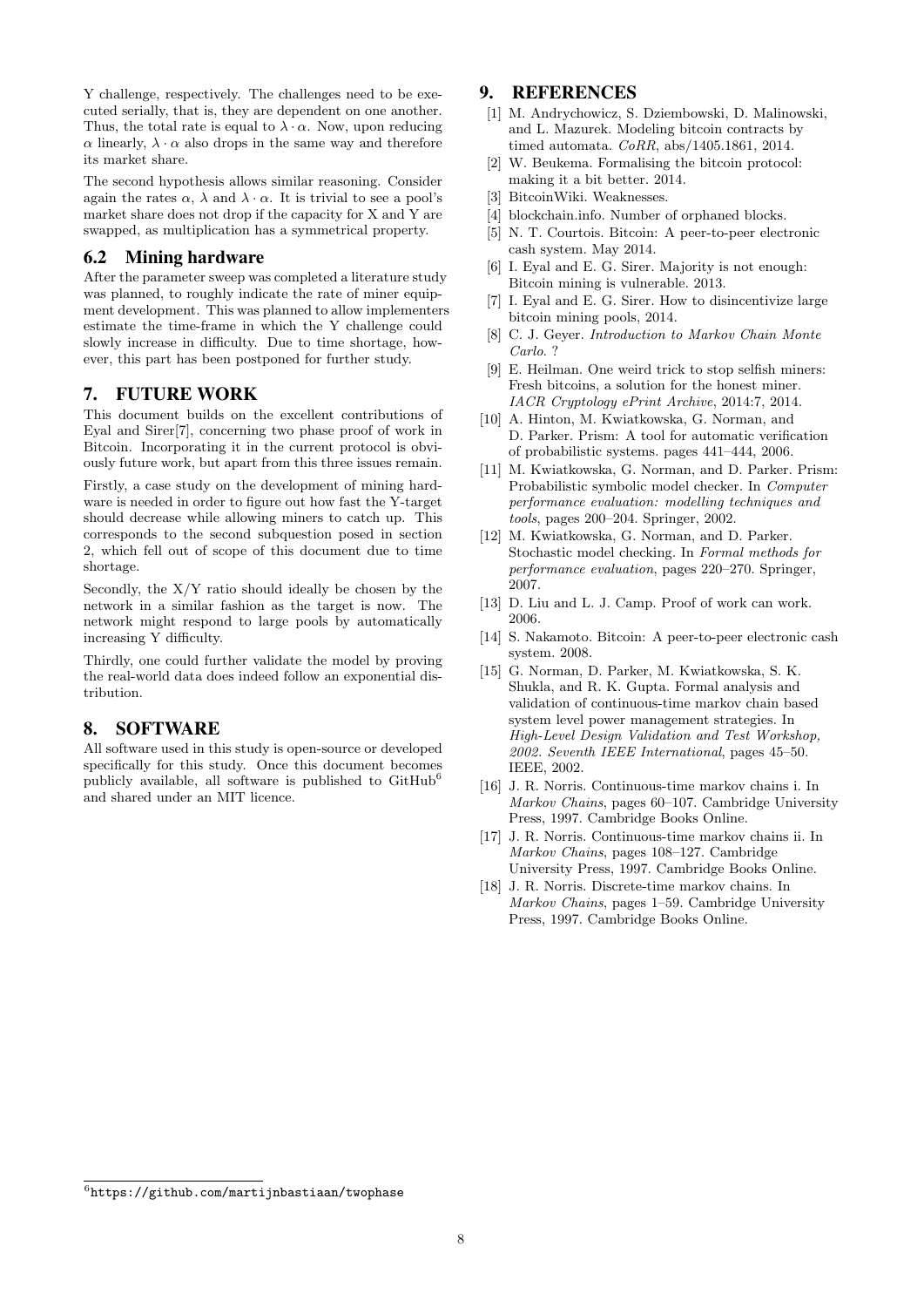# Appendices

## <span id="page-8-0"></span>A. DEFINITIONS

Bitcoin is a rather new concept with a sometimes confusing nomenclature. To prevent some of the confusion, its terms and concepts are summarised here.

MH, GH, TH Mega-, giga- and terahash respectively. It is often used in combination with "per second". For example, 10 TH/s means  $10^{12}$  hashes per second.

Public ledger A public set of (economic) transactions, forming a overview of all accounts' balances.

Transaction A signed section of data containing input transactions and output "account numbers". Input transactions need at least one output belonging to the signature's private key. The sum of values of the input transactions need to be greater than or equal to the sum of values of outputs.

Transactions may also hold random data, or validation scripts implemented in a non turning-complete language called SCRYPT.

Transaction block or block for short. A collection of transactions with an accompanying proof-of-work hash and nonce, produces by miners. Each block includes a reward, which comes in the form of bitcoins. It is widely accepted to write transaction block as a singular word.

Bitcoin A network of peers with a formed consensus of an append-only public ledger. Each node holds a complete copy of the ledger. It is simultaneously the name of the first application of the network: a digital currency.

BTC / bitcoin A token (of monetary value) exchanged within the network. This unit has the symbols B, B, and -B associated with it. In current implementations, this unit can be divided up to a hundredth of a millionth BTC.

Proof-of-work A cryptographic challenge proving an investment of CPU cycles (see: mining hardware). In Bitcoin this is implemented as an SHA256 hash needing to be below a certain threshold. Keep in mind this entails a decreased threshold actually increases the difficulty of the challenge.

**Target** A number between 1 and  $2^{256} - 1$  indicating the maximum value of a valid hash value. A decreased target entails an increased difficulty.

Target 1 An arbitrary value used to calculate the difficulty (see: difficulty). It is defined to be 0x000000000 followed by 56 times F. In its truncated form it is defined to be 0xFFFF  $\ll$  52, where  $\ll$  is a bitshift operator. The exact form is often used in mining hardware, while the approximation is stored as a floating point number and used within Bitcoin clients.

Difficulty A global value which is recalculated every 2016 blocks, aiming for an average block release time of ten minutes. It is defined to be  $\frac{target\_1}{current\_target}$ .

Node A node in the Bitcoin network relaying transactions, and tracking transaction blocks. A node can, but does not have to be a miner.

Miner A special node performing proof-of-work calculations on freshly formed transaction blocks. A hash satisfying the difficulty allows a miner to transmit a block to the network,

Coinbase address A Bitcoin address which receive reaped rewards, mined by miners.

Coinbase transaction A special transaction without inputtransactions, used to collect a miner reward.

Mining hardware At the start of Bitcoin, mining was purely done by using CPUs. In a later phase mining was executed on GPUs, while at the moment only application specific integrated circuits (ASIC) are profitable.

 $X / Y$  Both are targets the final hash needs to meet (see: target). They represent the target of the primary and secondary cryptographic challenge respectively. X is the traditional SHA256 challenge, whereas Y is the new cryptographic challenge which requires the private key of the coinbase address.

Hashrate The number of hashes a miner can calculate per time slot. This is generally expressed as hashes per second.

## <span id="page-8-1"></span>B. PARAMETERS

X values used in every run, based on real-world values. GH stands for  $10^9$  hashes per second.

| Pool               | $X(\%)$ | $X$ (GH/s) |
|--------------------|---------|------------|
| Ghash.IO           | 0.25    | 72640534   |
| DiscusFish         | 0.25    | 72640534   |
| Unknown            | 0.19    | 55206805   |
| Eligius            | 0.06    | 17433728   |
| <b>BTCGuild</b>    | 0.05    | 14528107   |
| 1BX5YoL            | 0.04    | 11622485   |
| 1AcAj9p            | 0.04    | 11622485   |
| Polmine            | 0.03    | 8716864    |
| Slush              | 0.02    | 5811243    |
| KnCMiner           | 0.02    | 5811243    |
| P <sub>2Pool</sub> | 0.02    | 5811243    |
| BitMinter          | 0.01    | 2905621    |
| CloudHashing       | 0.01    | 2905621    |
| Antpool            | 0.01    | 2905621    |

## <span id="page-8-2"></span>C. POOLS

To compare the model with real-world values, section [5](#page-5-5) used the size of pools over a certain time-frame with a fixed-size window. At the time of writing, no public data could be found about the historical pool sizes. Of course, this information resides in the blockchain itself so there is ample room to analyse it.

Blocks themselves do not contain any information about its origins, however. It is up to the pools themselves to reveal their identity. Luckily, a lot of pools either identify themselves by:

- 1. Putting their pool name into the txin-field of the coinbase transaction. As this is a transaction which creates bitcoins "out of thin air", it is allowed to put random data in it.
- 2. Having a stable coinbase address. Some addresses have already been deanonymised by the Bitcoin community.

Both methods have been used to identify pools. The two largest pools could be recognised by their coinbase addresses:

1KFHE7w8BhaENAswwryaoccDb6qcT6DbYY: Discus Fish 1CjPR7Z5ZSyWk6WtXvSFgkptmpoi4UM9BC: Ghash.IO

The other pools which were recognised by looking for their names in txin are: Antpool, Stratum, BTCChina, Eligius, KnCMiner, BTCGuild, Bitminter and Slush.